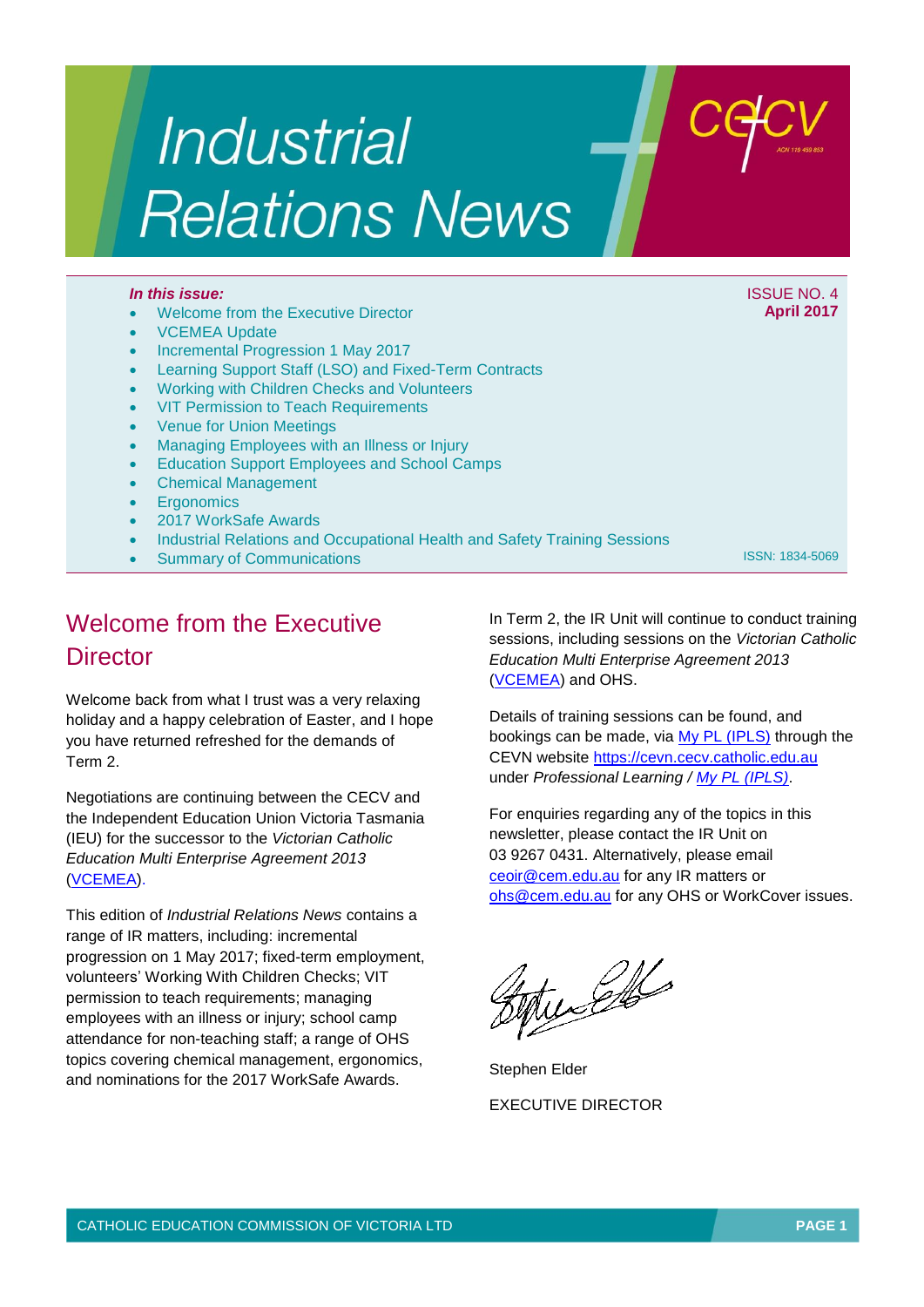## VCEMEA Update

On 23 March 2017, the Department of Education and Training (DET) and the Australian Education Union (AEU) announced that after 12 months of negotiations, in-principle agreement had been reached for a new Victorian Government Schools Agreement.

While in-principle agreement has been reached, Victorian government teachers, principals and support staff are yet to vote on the agreement. This will likely occur in the next couple of months.

Importantly, the salary increases and other changes agreed to between DET and AEU do not automatically apply to Victorian Catholic schools, and at this stage, no changes should be made to the pay rates for staff employed in Victorian Catholic schools under the *Victorian Catholic Education Multi Enterprise Agreement 2013* [\(VCEMEA\)](http://www.cecv.catholic.edu.au/getmedia/e728ccbb-dac1-4822-9607-7c5cb8abdae9/VCEMEA_2013.aspx)*.*

The CECV has been in negotiations with the Independent Education Union Victoria Tasmania (IEU) since Term 3, 2016.

In light of the in-principle agreement being reached between DET and AEU, the CECV will be seeking to achieve an outcome for Victorian Catholic schools as soon as possible. The CECV, however, is also considering the impact of funding negotiations with the Australian Government, which have not yet finalised any funding arrangements past 2017.

Information on Enterprise Bargaining can be found in the Frequently Asked Questions on the [CECV](http://www.cecv.catholic.edu.au/Industrial-Relations)  [website](http://www.cecv.catholic.edu.au/Industrial-Relations) under *Industrial Relations / [Enterprise](http://www.cecv.catholic.edu.au/Industrial-Relations/EB)  [Bargaining](http://www.cecv.catholic.edu.au/Industrial-Relations/EB)*.

# Incremental Progression – 1 May 2017

Although the *Victorian Catholic Education Multi Enterprise Agreement 2013* [\(VCEMEA\)](http://www.cecv.catholic.edu.au/getmedia/e728ccbb-dac1-4822-9607-7c5cb8abdae9/VCEMEA_2013.aspx) notionally expired on 30 October 2016, the provisions of the agreement continue until a new agreement is approved by the Fair Work Commission.

#### *Incremental Progression*

Incremental progression for ongoing staff and other eligible employees occurs on **1 May 2017**. This means that increases in salary must take effect from 1 May 2017 even though the actual payment may not be made until after 1 May 2017.

An ongoing employee must have six months of service between 1 May 2016 and 30 April 2017 to qualify for incremental progression.

Where employees are subject to an Employee Improve Plan (EIP) under Clause 13.4 of the VCEMEA, incremental progression may be withheld until the EIP has been concluded. Any incremental progression should occur (along with back pay of the incremental salary increase) at the conclusion of the EIP, other than where the EIP results in termination of employment under Clause 13.5(d) of the VCEMEA.

Details regarding incremental progression and classification structures are contained in Implementation Guide [Part 3C](http://www.cecv.catholic.edu.au/getmedia/9e5b828e-4f80-4934-b3c2-a27b3c87c47b/Implementation-Guide-Part-3C.aspx) Salaries and Allowances (2017 School Year).

#### *Graduate Teacher Payment*

The Graduate Teacher Payment applies to teachers who commenced **ongoing** employment at subdivision T1–1 prior to 1 May 2016.

Payment to eligible graduate teachers should be made at the same time as their incremental progression to T1–2.

Payment amounts are provided in Implementation Guide [Part 3C](http://www.cecv.catholic.edu.au/getmedia/9e5b828e-4f80-4934-b3c2-a27b3c87c47b/Implementation-Guide-Part-3C.aspx) Salary and Allowances (2017 school year).

#### *Additional Qualification Recognition*

Teachers who have successfully completed a Master's Degree (or its equivalent) or higher are entitled to advance by one sub-division in the incremental scale. Importantly, the additional subdivision shall only be granted from 1 May 2017 following the date on which the extra qualification was attained.

The VCEMEA recognises the attainment of up to two Master's Degrees (or its equivalent) or higher for incremental progression purposes in Clause 52.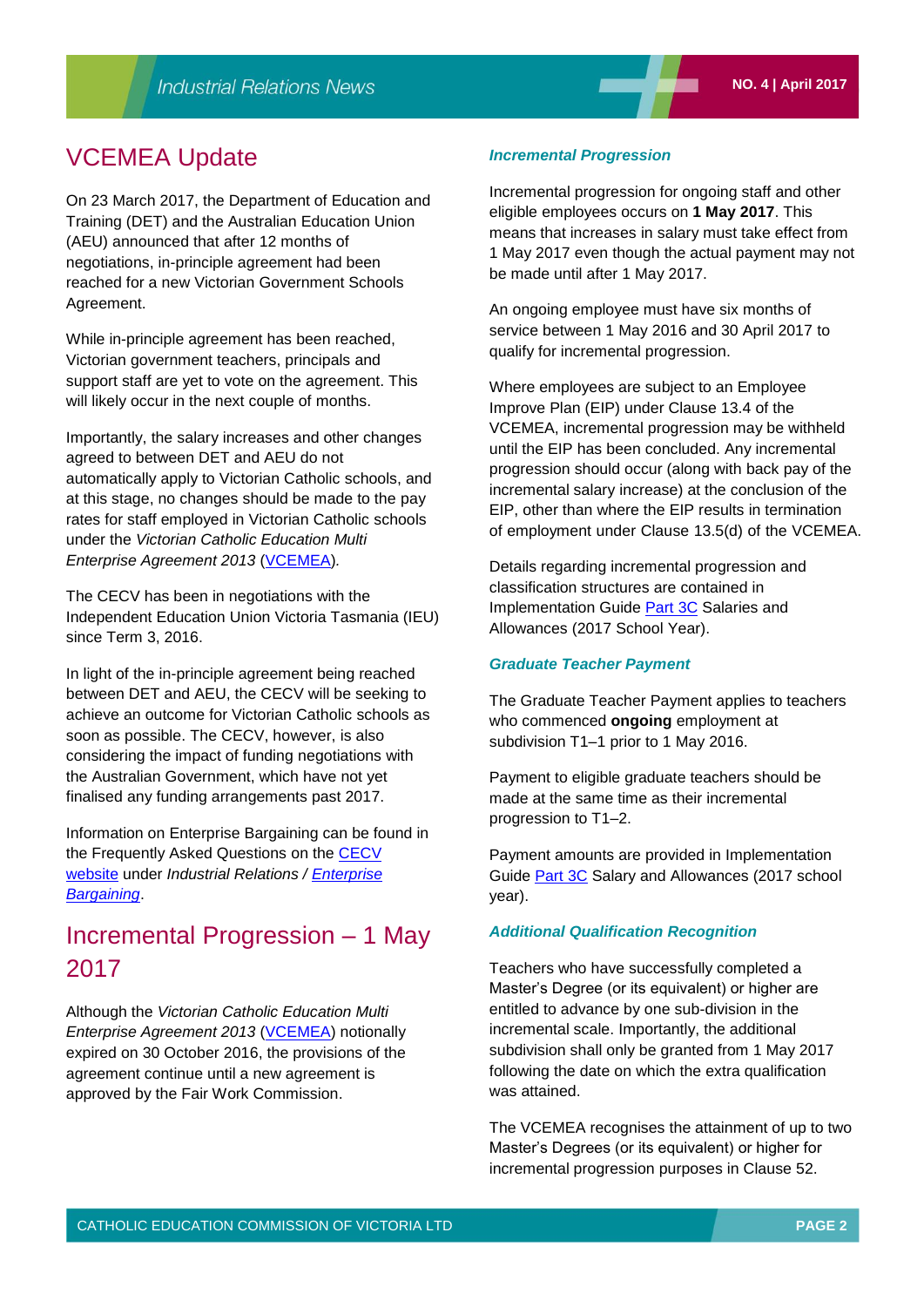The teacher must advise the principal in writing of the acquisition of the additional qualification(s) and produce satisfactory evidence, such as an academic transcript, prior to 1 May 2017.

The additional qualification(s) should be entered on the teacher's [Online Service Record](http://cevn.cecv.catholic.edu.au/StaffingIR.aspx?id=18685) (OSR) via the [CEVN website.](https://cevn.cecv.catholic.edu.au/login/cevnlogin.aspx?redirect=http://cevn.cecv.catholic.edu.au/default_w.aspx?pageid=27012)

#### *Education Support Level 3 Progression*

Clause 41.2(b) of the VCEMEA provides for eligible education support employees at the maximum (3–5) to receive a salary increment effective from 1 May 2017. Salary progression is not automatic.

An education support employee at Level 3–5 on 30 April 2017 can only progress to the next incremental level on 1 May 2017, if the employee can satisfactorily demonstrate to the Employer that they meet the qualifications and experience criteria (Appendix 6, Clause 1.3(e)) of the VCEMEA.

The principal has the responsibility for determining if the education support employee has satisfactorily met the requirements for salary progression.

Eligible employees who wish to progress must have submitted an application to the principal on the appropriate employee request form by **31 March 2017**.

Information regarding the process of applying for progression beyond the maximum, including templates and timelines is provided in Implementation Guide [Part 4C](http://www.cecv.catholic.edu.au/getmedia/0cee7920-842a-4da2-b36b-da274702dd76/Part-4C-Guidelines-for-salary-progression-ES3-5-170117.aspx) *Guidelines for salary progression on 1 May 2017 (education support employees Level 3–5)*.

## Learning Support Staff (LSO) and Fixed-Term Contracts

Many principals have been contacting the IR Unit to discuss their LSO staff and their letters of appointment / contracts. Some principals have been reviewing their contracts in light of the CECV *[Guide](http://www.cecv.catholic.edu.au/getmedia/08b855bf-e19f-4e1a-ad24-2d880b3a0097/Fixed-term-employment-guide.aspx)  to Fixed-Term and [Casual Employment](http://www.cecv.catholic.edu.au/getmedia/08b855bf-e19f-4e1a-ad24-2d880b3a0097/Fixed-term-employment-guide.aspx)* while others have been contacted by LSO staff or the IEU in relation to the issue.

With your school incrementing many of your ongoing staff on 1 May, now is a good time to undertake an audit of your fixed-term LSO's and the reasons for their fixed-term contract. With this information you should contact the IR Unit for guidance on whether you should convert staff to ongoing contracts and to ensure you are compliant with the VCEMEA.

## Working With Children Checks and Volunteers

Schools are reminded that under the CECV [Guidelines](http://www.cecv.catholic.edu.au/getmedia/14f0d67b-fb34-48eb-bd2c-0a32688b1a96/Volunteer-Guidelines.aspx) on the Engagement of Volunteers in Catholic schools, Working with Children (WWC) Checks are required for volunteers, including school parents, who are over the age of 18. Volunteers must apply for, and pass, a WWC Check prior to commencing volunteering at the school. Registered teachers and serving police officers are two specific categories of professionals that are exempt from requirements to hold a WWC Check card under the *Working with Children Act 2005* (Vic.).

Schools are required to ensure appropriate record keeping is maintained for all volunteers. It is recommended that all volunteer WWC Check card numbers and expiry dates be entered into the Personnel Record System (PRS) after verification and sighting by the principal or their authorised delegate. Volunteers can be added to the PRS as a non-employee.

An employee WWC Check card (identified with an E under the photo on the bottom left side) is valid for both paid and volunteer child-related work so there is no requirement for a volunteer to obtain a separate WWC Check.

Volunteer WWC Cards (identified with a V under the photo on the bottom left side) cannot be used for paid child-related work.

Further information, can be found on the [CECV](http://www.cecv.catholic.edu.au/Industrial-Relations)  [website](http://www.cecv.catholic.edu.au/Industrial-Relations) under *Industrial Relations / Child Safety / [Volunteers](http://www.cecv.catholic.edu.au/getmedia/14f0d67b-fb34-48eb-bd2c-0a32688b1a96/Volunteer-Guidelines.aspx)* or by contacting the IR Unit.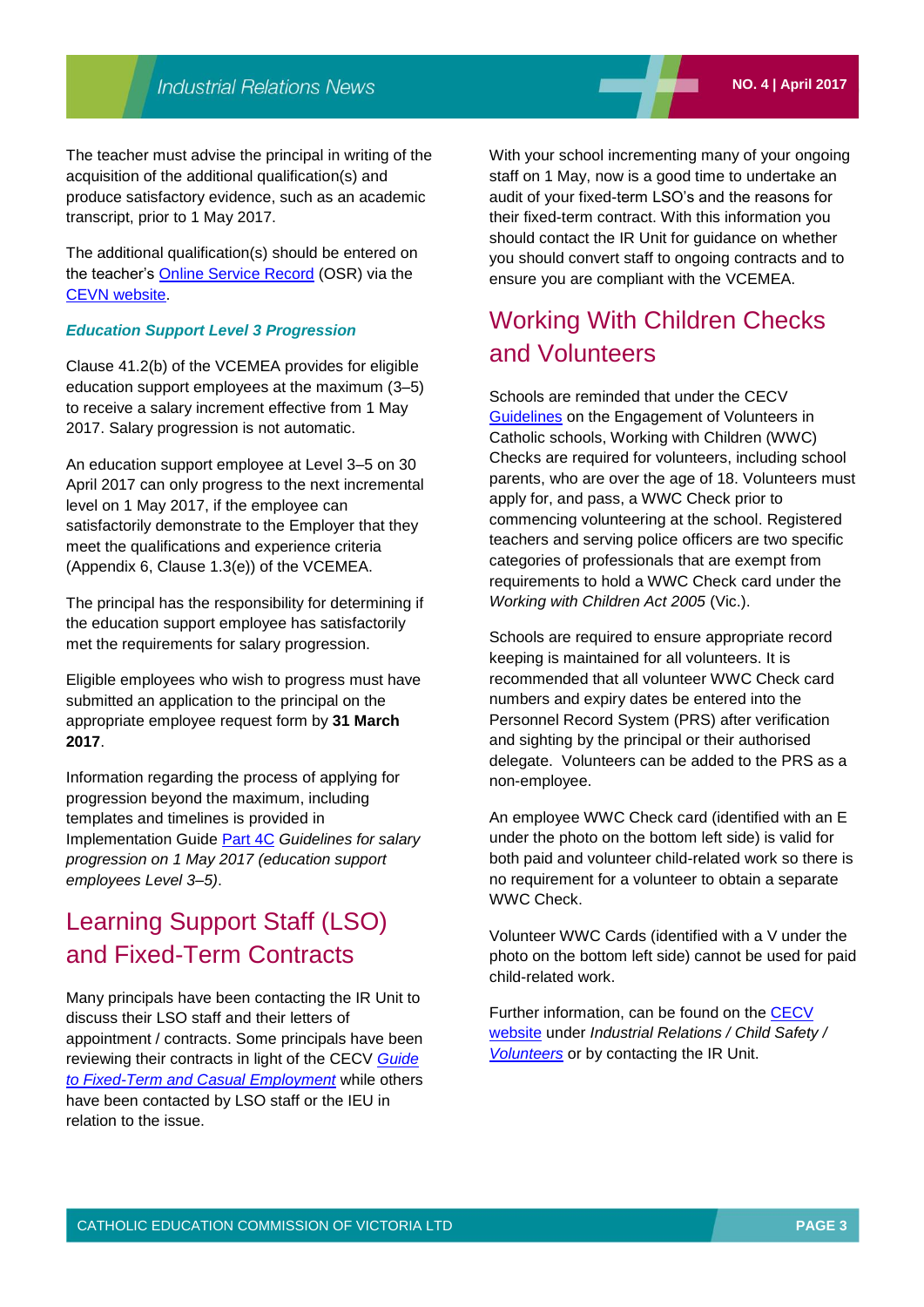## VIT Permission to Teach **Requirements**

The Victorian Institute of Teaching (VIT) have stringent guidelines in place, as outlined in the VIT [Permission to Teach Policy 2011,](http://www.vit.vic.edu.au/media/documents/publications-and-forms/policies/PTT_Policy_2011.pdf) in regard to when Permission to Teach (PTT) may be granted to a person who is not fully qualified as a teacher to undertake some, or all, of the duties of a teacher for a limited period of time. This allows a school, under special circumstances, to employ a person who is not fully qualified as a teacher where no qualified and suitably registered teacher is available.

Any application for PTT must include evidence satisfactory to the VIT that the school has first sought to employ a registered teacher. This includes:

- Evidence that the position has been advertised in statewide media (print or electronic) for a period of at least one week (inclusive of a weekend).
- A statement from the endorsing school that no qualified and suitably registered teacher was available.

Further information can be found on the [VIT website](http://www.vit.vic.edu.au/#for-employers) [\(www.vit.vic.edu.au\)](http://www.vit.vic.edu.au/) or by contacting the IR Unit.

## Venue for Union Meetings

Principals should be familiar with the school's Independent Education Union (IEU) organiser and the usual practice for meetings with members. The IEU should be able to meet with members, and principals should try and agree with the IEU on the location for meetings, especially during the school day.

Appropriate locations for meetings may include a classroom, the library, the staff room or the lunch room. If you have any questions about the appropriate room and reaching an agreement on the meeting space please contact the IR Unit.

## Managing Employees with an Illness or Injury

Managing employees who are dealing with an illness or injury can be a complex area for employers to navigate. In particular, a significant challenge for employers can be managing employees dealing with mental health issues.

In managing these issues, there are a range of legal obligations that employers will need to be aware of and navigate in addition to the pastoral care aspect of being a Catholic employer. In terms of legal obligations, these include those contained in the *Victorian Catholic Education Multi Enterprise Agreement 2013* (VCEMEA), but also obligations under equal opportunity and anti-discrimination legislation, as well as occupational health and safety legislation.

For employers and principals dealing with these issues, the IR Unit is available to provide advice and guidance to assist in managing what can be time consuming and difficult matters. The IR Unit is available to ensure what while always maintaining a pastoral focus for employees, employers can also ensure they are meeting everyone's needs (including students and other staff), while complying with their legal obligations as employers.

If you are currently managing an issue involving an employee with an illness or injury, including a mental health issue, please contact the IR Unit for any further support that may be required.

# Education Support Employees and School Camps

An education support employee may be asked to attend a school camp to support teaching staff in their supervision of students during the course of a camp. An education support employee should be used in addition to the teachers who are required to attend the camp to ensure that the school meets the minimum requirements for staff–student ratios on camps. Education support employees are not to be used instead of a teacher.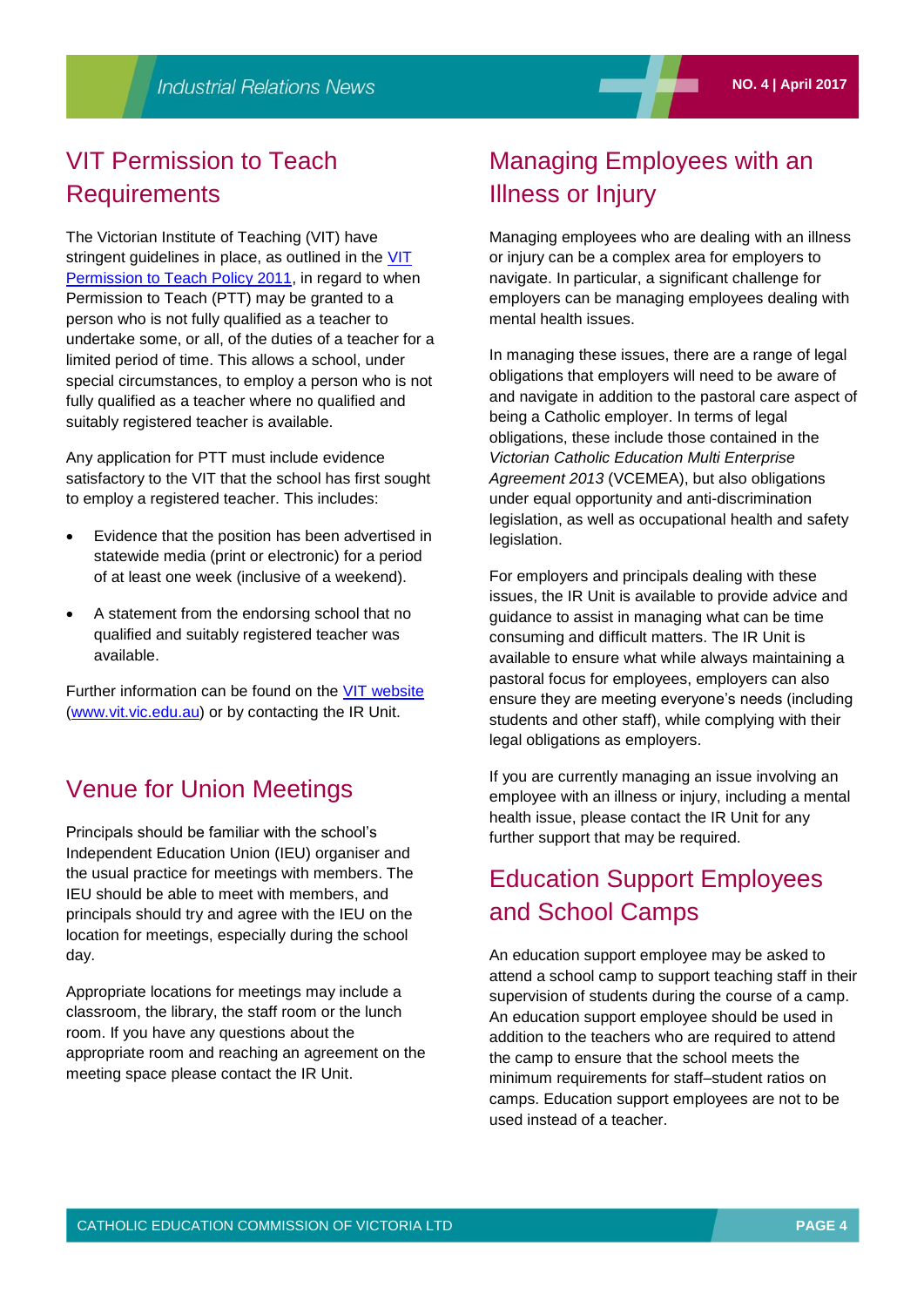If an education support employee works in excess of their weekly hours as a result of attending a school camp, they may elect to either take time off in lieu at the ordinary time (with the agreement of the employer) or be paid a loading of 33.3 per cent of their normal hourly rate for the excess hours in accordance with Clause 65.5 of the VCEMEA.

It is recommended that prior to the camp, the school and the employee come to a written agreement on the hours of supervision during the camp and the type of compensation (time off in lieu or overtime) the employee will receive for their attendance at the camp. The payments will be only be made for the time the education support employee is required to be on a duty (for example, they will not be paid for the time spent sleeping).

Any questions in relation to this can be directed to the IR Unit.

## Chemical Management

Schools have a legal responsibility to safely manage the risks associated with the storage, labelling and disposal of chemicals (also referred to as Hazardous Substances and Dangerous Goods) stored and used on the school site.

**Hazardous substances** are substances that pose a risk to people's safety over a short or long period of time.

**Dangerous goods** are substances that can immediately cause serious harm to people, property and the environment.

Schools are encouraged to conduct an audit of the school buildings and grounds where chemicals can be found.

#### *Managing chemicals used or stored on the school site:*

- Make sure all containers and decanted substances are correctly labelled and not deteriorating or leaking.
- Obtain Safety Data Sheets (SDS) for each substance from the supplier or their website and create a centrally located list of all chemicals on the school site, ensuring that they are listed in a

Hazardous Substance and Dangerous Goods Register.

 Ensure that paper-based SDSs are located in the work areas where individual substances are used and stored. A copy of every SDS on the school site must be located at the front office/ administration area.

Further information, including a short *[10 Steps for](https://www.youtube.com/watch?v=yzQ2jQtivqM)  [Managing Chemicals in Schools](https://www.youtube.com/watch?v=yzQ2jQtivqM)* video can be found on the [CECV website](http://www.cecv.catholic.edu.au/) under *OHS & WorkCover / A – Z /* [Chemical Management.](http://www.cecv.catholic.edu.au/OHS-WorkCover/Resources/Hazardous-Substances/Chemical-Management)

For further information please contact the IR Unit.

## **Ergonomics**

#### *Workstations and seating*

There is no regulation that specifically addresses workstations and seating. However, under section 21 of the Victorian *[Occupational Health and Safety Act](http://www.austlii.edu.au/au/legis/vic/consol_act/ohasa2004273/s21.html) 2004* (Vic.), the employer has a duty of care to employees to provide and maintain for employees a working environment that is safe and without risks to health (so far as is reasonably practicable).

This means that the workstation should be such that it does not create risks to the worker's health and safety. Ergonomics refers to how the workplace is set up, the equipment used and how work is performed.

#### *Some guidelines for workstations:*

- When you are sitting at your workstation, you should be able to place your feet firmly on the ground or on a footrest, your thighs should be parallel with the floor, and the backrest of your chair should support your lower back. You should be able to move your chair easily about the work area, and its base should have five points touching the floor. These may be castors or fixed (depending on the need).
- The chair should be ergonomically designed and conforms to Australian Standard AS/NZS 4438 *(Height-adjustable swivel chairs*).
- Your workplace should be set up so that you do not have to twist, reach or bend too often. If you do have to reach for something, it is better to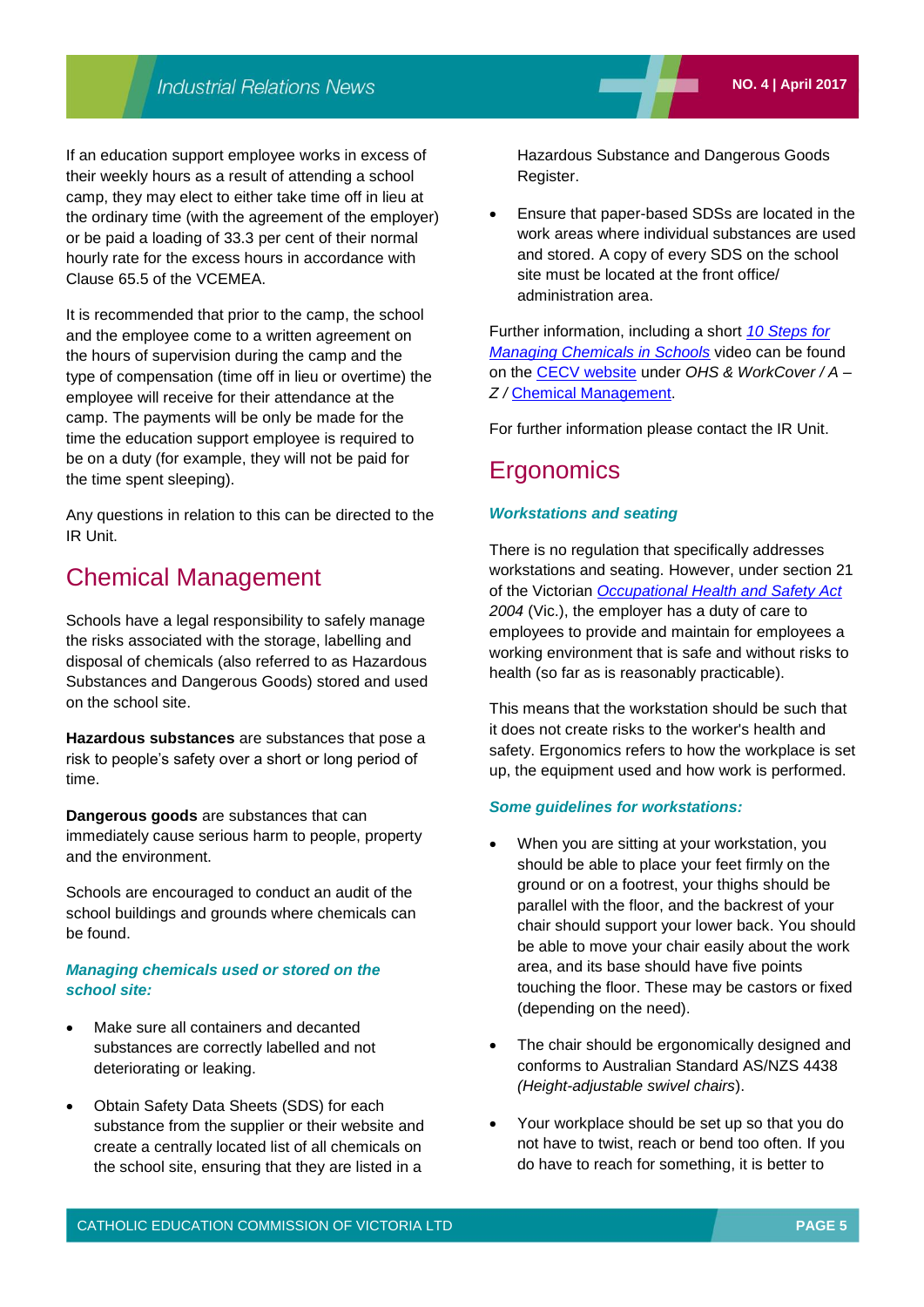stand and use the opportunity to change your posture. This will reduce fatigue.

- Learn how to adjust your chair by altering its height until your shoulders are relaxed (not slumped) in the working position, adjusting the backrest into the small of your back, ensuring the seat pan is flat or sloping upwards at the front (NEVER downwards) and using a footrest if there is any pressure under your thighs. Alternatively, lower your desk (if you can) as well as your chair and make sure you know and follow the elements of correct posture.
- When sitting at a computer, the screen should be set up so that you can read the screen with very little movement of your head, neck and shoulders. You should take rest breaks for your eyes every 15 minutes by looking away from the screen at something in the distance for a few minutes, or combining this with getting up to change your posture and stretch.

For further information download [Officewise,](http://www.worksafe.vic.gov.au/__data/assets/pdf_file/0016/3634/Officewise_web.pdf) the WorkSafe Victoria handbook for workplaces.

Officewise covers managing occupational health and safety in the office, risk management, hazards, job and work environment design, office layout, workstations, furniture working with computers, exercises, manual handling and advice.

For further information please contact the IR Unit.

### 2017 WorkSafe Awards

#### *Enter now or nominate someone for a WorkSafe Award*

The [2017 WorkSafe Awards](https://www.worksafeawards.com.au/) are the perfect way to establish yourself or your organisation / school as a leader in health, safety and wellbeing or return to work. The awards are open to Victorians in any industry. There are nine award categories from individual achievements to business solutions and inventions.

Entries close on **Wednesday 31 May 2017**.

# Industrial Relations and Occupational Health and Safety Training Sessions

Industrial Relations and Occupational Health and Safety Professional Learning training sessions are now available for Term 2, 2017. Training sessions run from 10.00 am until 1.00 pm at the Catholic [Leadership Centre.](http://www.cem.edu.au/clc/)

Registration is now open and the details of training sessions and bookings are available on [My PL \(IPLS\)](http://cevn.cecv.catholic.edu.au/ProfessionalLearning.aspx?id=7160) through the [CEVN website](http://cevn.cecv.catholic.edu.au/cevnlogin.aspx) under *Professional Learning / My PL (IPLS)*.

The following training sessions are currently available:

#### *Return To Work (RTW) Coordinator Training*

This two-day course (Victorian WorkCover approved) provides the underpinning knowledge required for RTW Coordinators. According to the current legislation, schools with \$2 million or more rateable remuneration (indexed annually) or who have a worker's compensation claim must appoint a suitably trained RTW coordinator.

#### **Date:** 3–4 May 2017 **Activity code:** 17IST205A **Registrations close:** 26 April 2017

#### *OHS for School Leaders*

This one-day course provides an overview of the legal responsibilities for managing OHS within the school environment, including employer and employee responsibilities, strategies to address the most common OHS issues in schools and how to make safety a priority in your school.

**Date:** 26 May 2017 **Activity code:** 17IST203AB **Registrations close:** 18 May 2017